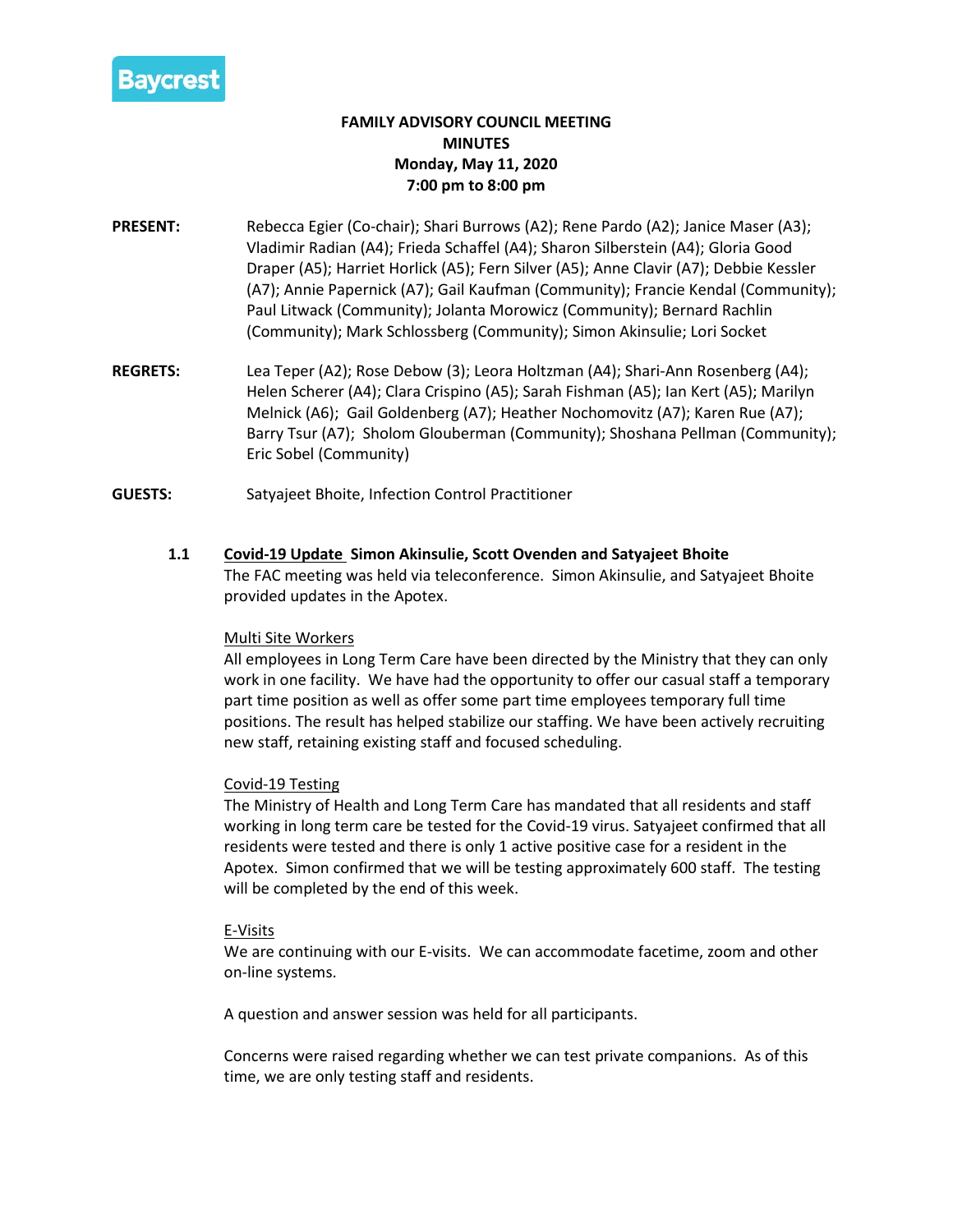Currently we are considering the private companions as essential workers and as such they are allowed in the building as long as they pass the screening questions.

## **1.0 NEXT MEETING**

The Family Advisory Council will next meet on Monday June 8, 2020 at 7:00 pm. Lori will poll the FAC members to see if a zoom meeting or teleconference is preferred.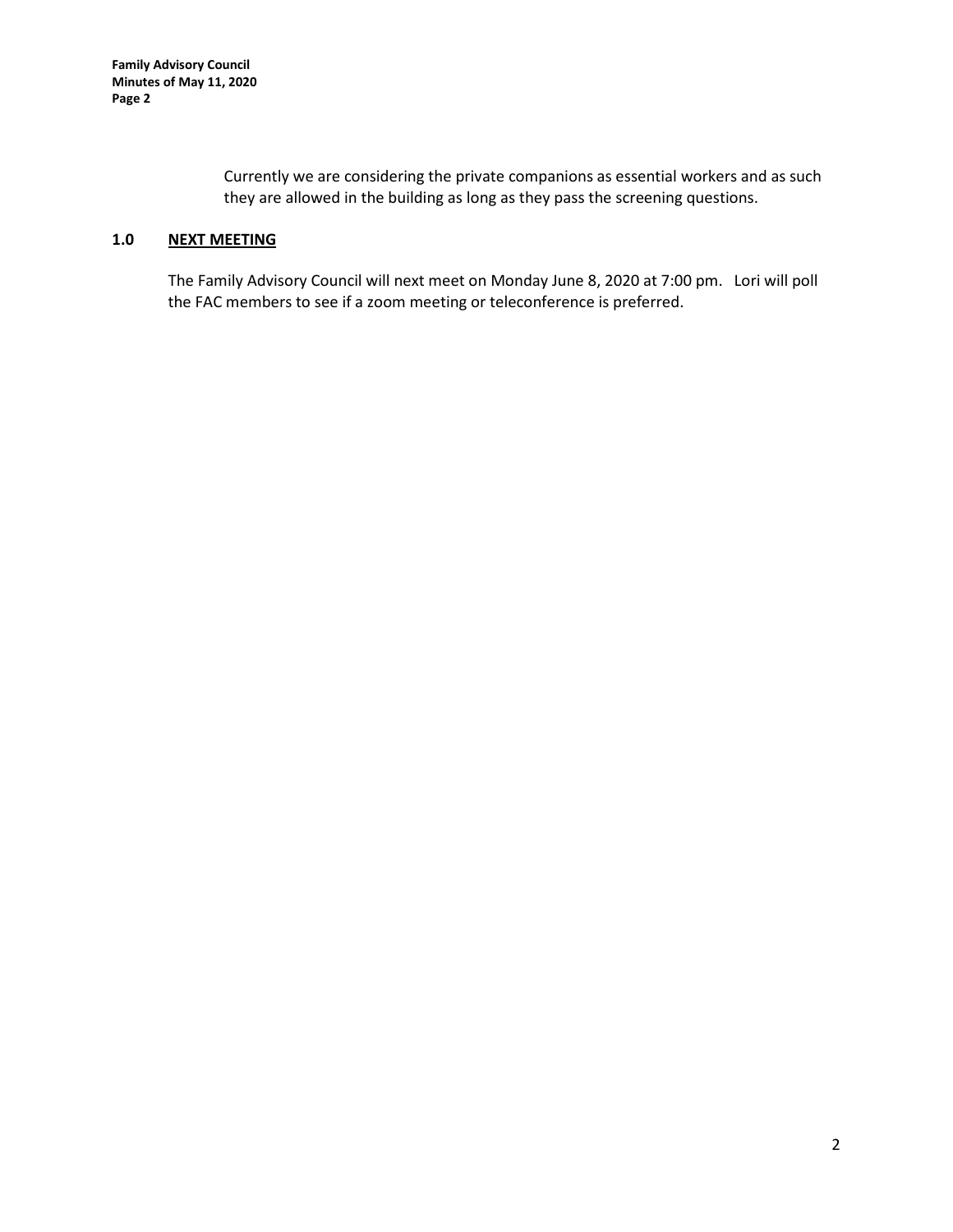

# **FAMILY ADVISORY COUNCIL MEETING MINUTES Monday, June 8, 2020 7:00 pm to 8:00 pm**

- **PRESENT:** Rebecca Egier (Co-chair); Shari Burrows (A2); Rene Pardo (A2); Janice Maser (A3); Vladimir Radian (A4); Shari-Ann Rosenberg (A4); Frieda Schaffel (A4); Sharon Silberstein (A4); Gloria Good Draper (A5); Harriet Horlick (A5); Anne Clavir (A7); Debbie Kessler (A7); Sylvia Papernick (A7); Gail Kaufman (Community); Francie Kendal (Community); Paul Litwack (Community); Jolanta Morowicz (Community); Bernard Rachlin (Community); Mark Schlossberg (Community); Sholom Glouberman (Community); Simon Akinsulie; Lori Socket
- **REGRETS:** Lea Teper (A2); Rose Debow (3); Leora Holtzman (A4); Helen Scherer (A4); Clara Crispino (A5); Sarah Fishman (A5); Ian Kert (A5); Fern Silver (A5); Marilyn Melnick (A6); Gail Goldenberg (A7); Heather Nochomovitz (A7); Karen Rue (A7); Barry Tsur (A7); Shoshana Pellman (Community); Eric Sobel (Community)
- **GUESTS:** Cyrelle Muskat, Director of Quality, Systems & Wellness Satyajeet Bhoite, Infection Control Practitioner

The FAC meeting was held via on-line zoom.

# 1.1 **Wellness Program & Recreation Update Cyrelle Muskat**

Cyrelle provided an update on the e-visits and Wellness program. We have redeployed 18 staff to assist with wellness calls which provide updates to families. The recreation staff are assisting in providing information for the calls.

New recreation activities include a robust you-tube channel and a Baycrest channel which has new videos uploaded daily. We will also be starting zoom programs such as Pet Therapy. The recreation staff have been taking the residents out on the balconies, adhering to safe distancing between residents.

The recreation staff have been providing 1:1 activities with the residents. As we go out of outbreak, they will start doing small group activities.

# 1.2 **Apotex Update Simon Akinsulie and Satyajeet Bhoite**

Simon and Satyajeet provided the Apotex update . We currently have no positive cases of Covid-19 in the Apotex. To date we have done about 800 tests on residents. All staff must wear a face mask at all times in the public spaces in the building. All staff were tested in May and the Ministry has requested that they test 2 times in June. There were a few staff who were positive and are isolating at home.

We currently have 30 empty rooms and will soon start new admissions. Strict protocols will be adhered to for all new admissions. They must be tested 24 hours before entering the Apotex. They will then be isolated in the Apotex for 14 days after admission and retested.